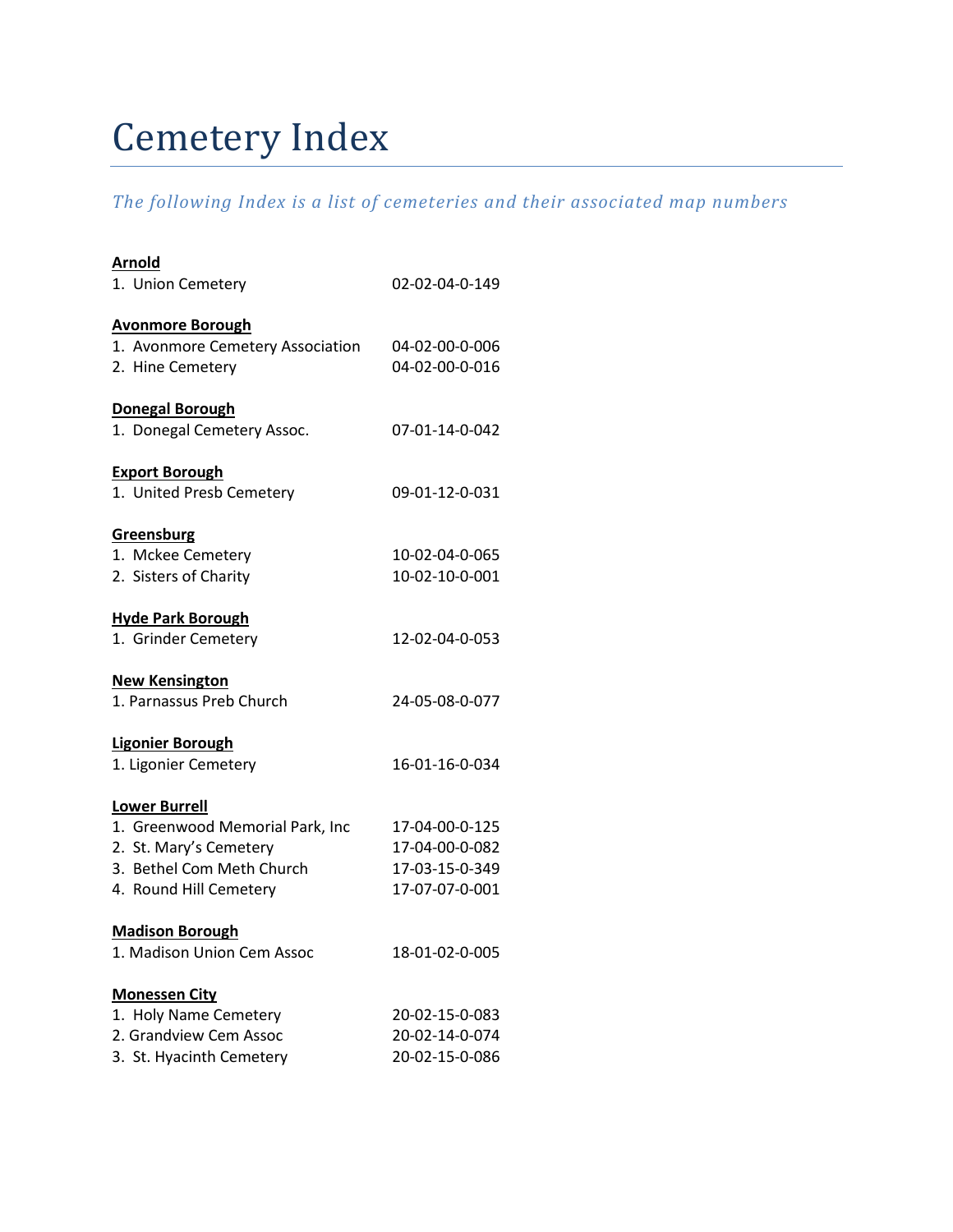| <b>Mt. Pleasant Borough</b><br>1. Mt. Pleasant Cem Assoc           | 21-01-10-0-004                  |
|--------------------------------------------------------------------|---------------------------------|
| <b>New Alexandria Borough</b><br>1. United Presby Congregation Cem | 22-01-14-0-111                  |
| <b>New Florence Borough</b><br>1. St Mary's Roman                  | 23-01-11-0-053 & 23-01-11-0-054 |
| <b>Delmont</b><br>1. Eastview Union Cemetery                       | 25-02-13-0-125                  |
| <b>West Newton Borough</b><br>1. West Newton Cemetery Assoc        | 39-02-01-0-148                  |
| <b>Youngstown Borough</b>                                          |                                 |
| 1. Meth Episcopal Church Tru                                       | 40-01-03-0-075                  |
| <b>Youngwood Borough</b>                                           |                                 |
| 1. Youngwood Borough                                               | 41-01-00-0-031 & 41-01-00-0-032 |
| <b>Allegheny Township</b>                                          |                                 |
| 1. Brookland Cemetery                                              | 42-05-00-0-068                  |
| 2. Pleasant Hill Cem Assoc                                         | 42-10-00-0-009                  |
| 3. Pine Run Cemetery                                               | 42-15-00-0-049                  |
| 4. Vandergrift Cem Assoc                                           | 42-14-13-0-029                  |
| 5. St Gertrude Rom Cath Cem                                        | 42-14-13-0-084                  |
| 6. Mt Hope Cemetery                                                | 42-04-00-0-077                  |
| <b>Bell Township</b>                                               |                                 |
| 1. St James Cem Assoc                                              | 43-09-00-0-195                  |
| <b>Cook Township</b>                                               |                                 |
| 1. Beulah Cemetery                                                 | 44-07-00-0-030                  |
| 2. Bethel Cem Assoc                                                | 44-06-00-0-011                  |
| 3. Fairmont Cem Assoc                                              | 44-09-00-0-067                  |
| 4. Pleasant Grove Cemetery                                         | 44-10-00-0-031                  |
| 5. Snowball Cemetery                                               | 44-18-00-0-021                  |
| 6. Stahlstown Cem Assoc                                            | 44-17-02-0-039                  |
| 7. Ritter Cemetery                                                 | 44-23-00-0-002                  |
| <b>Derry Township</b>                                              |                                 |
| 1. Livermore Cemetery                                              | 45-05-00-0-001                  |
| 2. New Alexandria Union Cem A                                      | 45-14-00-0-002                  |
| 3. Roman Catholic Congregation                                     | 45-23-00-0-002                  |
| 4. Salem Cemetery Assoc                                            | 45-16-00-0-037                  |
| 5. Methodist Episc Ch Tru                                          | 45-31-01-0-004                  |
| 6. Coles Cemetery Assoc                                            | 45-36-06-0-015                  |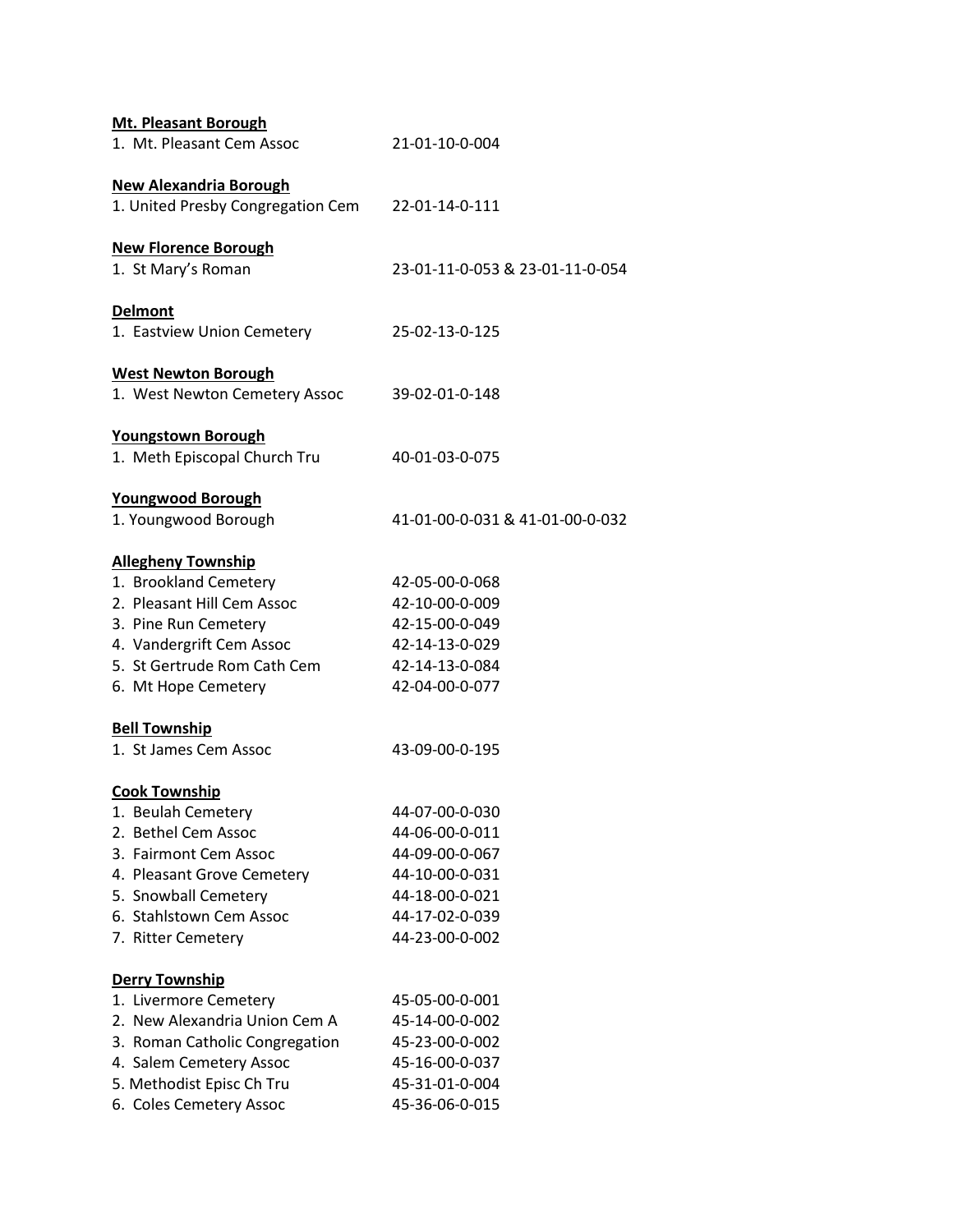| 7. Roman Cath Cong of St Martins                           | 45-35-04-0-016 |
|------------------------------------------------------------|----------------|
| 8. Cemetery                                                | 45-35-00-0-034 |
| 9. St Rose Cemetery                                        | 45-41-05-0-129 |
| 10. St Mary's Greek Cath Cong                              | 45-41-05-0-096 |
|                                                            |                |
| <b>Donegal Township</b>                                    |                |
| 1. Porch Cemetery Assoc                                    | 46-07-00-0-016 |
| 2. Kregar Community Church                                 | 46-13-00-0-001 |
| 3. Walnut Hill Cem Assoc                                   | 46-16-00-0-168 |
| 4. Kunkle Cemetery                                         | 46-22-00-0-005 |
| 5. Nedrow Cemetery                                         | 46-25-00-0-018 |
| 6. Jones Cemetery                                          | 46-17-00-0-097 |
| <b>East Huntingdon Township</b>                            |                |
| 1. Mt Lebanon Cem                                          | 47-04-14-0-057 |
| 2. Polish Catholic Cem                                     | 47-08-00-0-013 |
| 3. Zion Lutheran & Reform Ch                               | 47-09-00-0-073 |
| 4. Mennonite Cemetery Assoc                                | 47-10-00-0-051 |
| 5. Wesley Chapel                                           | 47-12-00-0-003 |
| 6. St John the Baptist Cem                                 | 47-13-00-0-125 |
| 7. St John the Baptist Roman                               | 47-17-00-0-002 |
| 8. Scottdale Cemetery Assoc                                | 47-17-00-0-017 |
|                                                            |                |
| <b>Fairfield Township</b>                                  |                |
| 1. Florence Mining Company                                 | 48-05-00-0-083 |
| 2. West Fairfield Cem Assoc                                | 48-13-00-0-027 |
| 3. Fort Palmer Cem Assoc                                   | 48-22-00-0-040 |
|                                                            |                |
| <b>Murrysville</b>                                         |                |
| 1. Lutheran & Presby Con Cem<br>2. Sardis Methodist Church | 49-02-00-0-012 |
|                                                            | 49-03-00-0-221 |
| 3. Christ's Evangical Lutheran                             | 49-03-05-0-013 |
| 4. Holiday PK Weslyan Meth Ch                              | 49-03-00-0-019 |
| 5. First Presby Ch of Murrysville                          | 49-14-01-0-113 |
| 6. Emanuel Reformed Church                                 | 49-11-00-0-030 |
| 7. Grandview Cemetery                                      | 49-15-15-0-008 |
| <b>Hempfield Township</b>                                  |                |
| 1. Steel Heirs Cemetery                                    | 50-10-00-0-112 |
| 2. Union Cemetery                                          | 50-16-00-0-003 |
| 3. Blessed Sacrament Cathedral                             | 50-16-00-0-039 |
| 4. Westmoreland Co Mem Park                                | 50-20-00-0-133 |
| 5. St Claire Cem Assoc                                     | 50-22-00-0-059 |
| 6. Hillview Cemetery Assoc                                 | 50-29-00-0-064 |
| 7. St Boniface Cemetery                                    | 50-07-13-0-019 |
| 8. St Michaels Ukr Orth Cemetery                           | 50-07-13-0-021 |
| 9. Brush Creek & Reformed Lutheran                         | 50-13-00-0-001 |
| 10. Rev Hugh C Boyle                                       | 50-13-00-0-101 |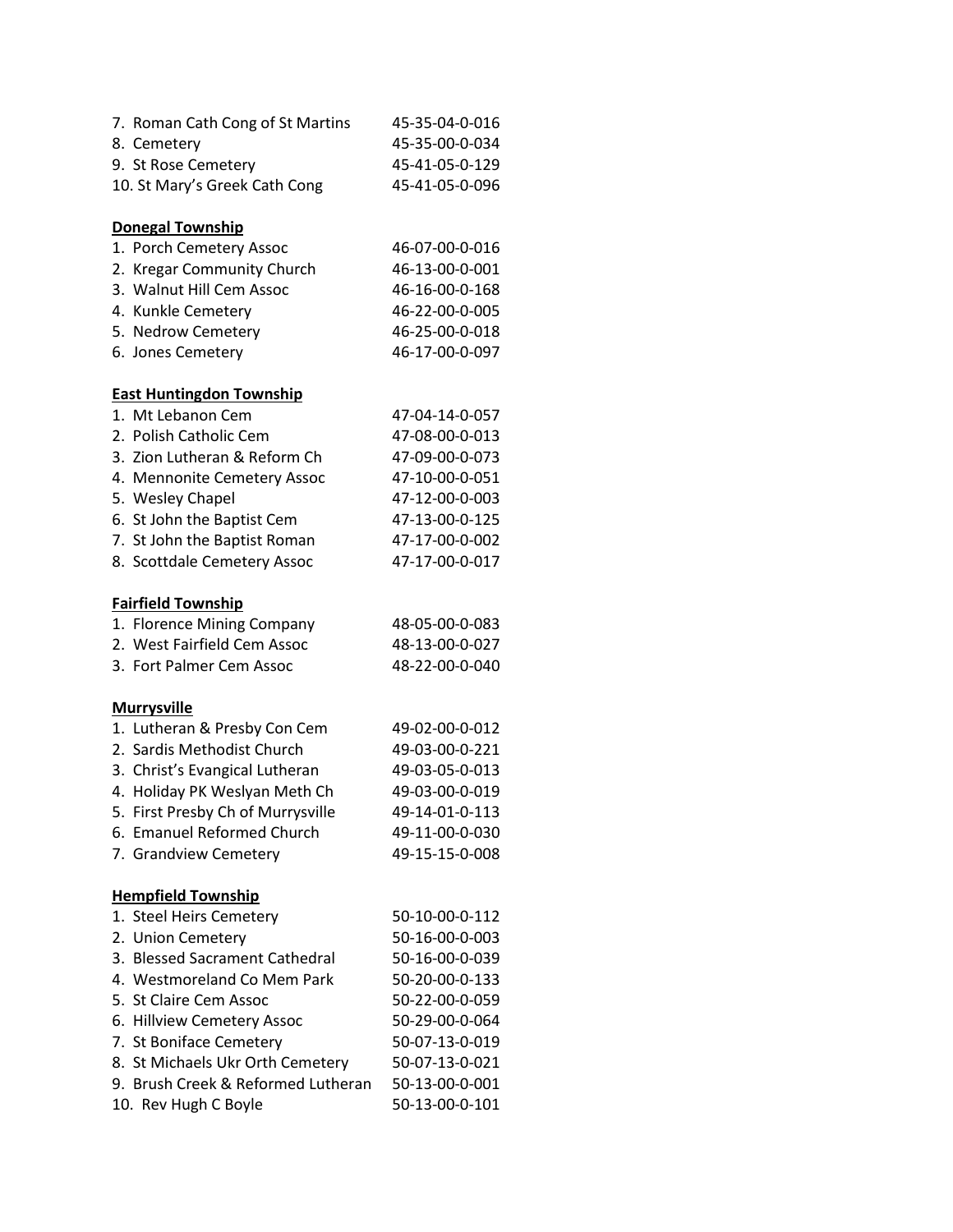| 11. Harrold Zion Evangical Luth    | 50-20-00-0-081 |
|------------------------------------|----------------|
| 12. BNAI Isreal Cemetery Inc       | 50-27-00-0-230 |
| 13. Temple Emanu-el GBG Cemetery   | 50-27-00-0-028 |
| 14. St John's Reformed Church      | 50-27-00-0-157 |
| 15. Middletown United Meth         | 50-26-00-0-248 |
| 16. Central Cemetery               | 50-33-00-0-010 |
| 17. Penn West Confrnc of Unit Ch O | 50-32-00-0-006 |
| 18. Errett Graveyard               | 50-31-00-0-148 |
| 19. St Paul's Seanors Un Ch        | 50-36-00-0-048 |
| 20. Hillis Cemetery                | 50-37-00-0-104 |
| 21. Lutheran Trinity Ch Cem        | 50-12-08-0-034 |
| <b>Ligonier Township</b>           |                |
| 1. St John UHRO Russian Orth       | 51-11-07-0-037 |
| 2. Menoher Mem Park Assoc          | 51-18-07-0-050 |
| 3. Lebanon United Evan Ch Trust    | 51-25-00-0-019 |
| 4. Penrod Cemetery                 | 51-25-00-0-050 |
| 5. Ligonier Valley Little League   | 51-15-00-0-115 |
| 6. Ligonier Valley Cem Assoc       | 51-23-00-0-023 |
| 7. McKlveen John H, Betty L        | 51-23-00-0-011 |
| 8. Zion Evangelical Church         | 51-28-00-0-023 |
| 9. St Michael's of the Valley      | 51-33-00-0-002 |
| 10. Cole Cemetery                  | 51-29-00-0-052 |
| 11. Laughlin Cemetery              | 51-24-00-0-081 |
| 12. Frye Cemetery                  | 51-24-00-0-044 |
| 13. Horner Cemetery                | 51-24-00-0-083 |
| Loyahanna Townnship                |                |
| 1. Baptist Cemeter                 | 52-05-00-0-041 |
| <b>Mt. Pleasant Township</b>       |                |
| 1. St Florian Roman Cath Church    | 53-03-13-0-001 |
| 2. Hungarian Cong of Roman Cath    | 53-03-00-0-024 |
| 3. St Paul's Evang Luth Cem Assoc  | 53-03-00-0-037 |
| 4. St Paul's Reformed Cem Assoc    | 53-03-00-0-053 |
| 5. Fisher Cemetery Trustees        | 53-02-15-0-036 |
| 6. St Stanislaus Church            | 53-07-00-0-072 |
| 7. St John Luth Ref Cong           | 53-10-00-0-071 |
| 8. Middle Presb Cem Assoc          | 53-10-00-0-050 |
| 9. Fairview Cemetery Assoc         | 53-17-00-0-082 |
| 10. Byerly-Freeman Cem Assoc       | 53-23-00-0-127 |
| 11. Hays Cemetery Assoc            | 53-28-00-0-020 |
| 12. Family Cemetery                | 53-16-00-0-042 |
| 13. Roman Catholic Diociese        | 53-20-00-0-001 |
| 14. Mt Joy Church of the Breheren  | 53-21-00-0-082 |
|                                    |                |

## **North Huntingdon Township**

|  | 1. Penn Lincoln Mem Park Co | 54-03-00-0-018 |
|--|-----------------------------|----------------|
|  |                             |                |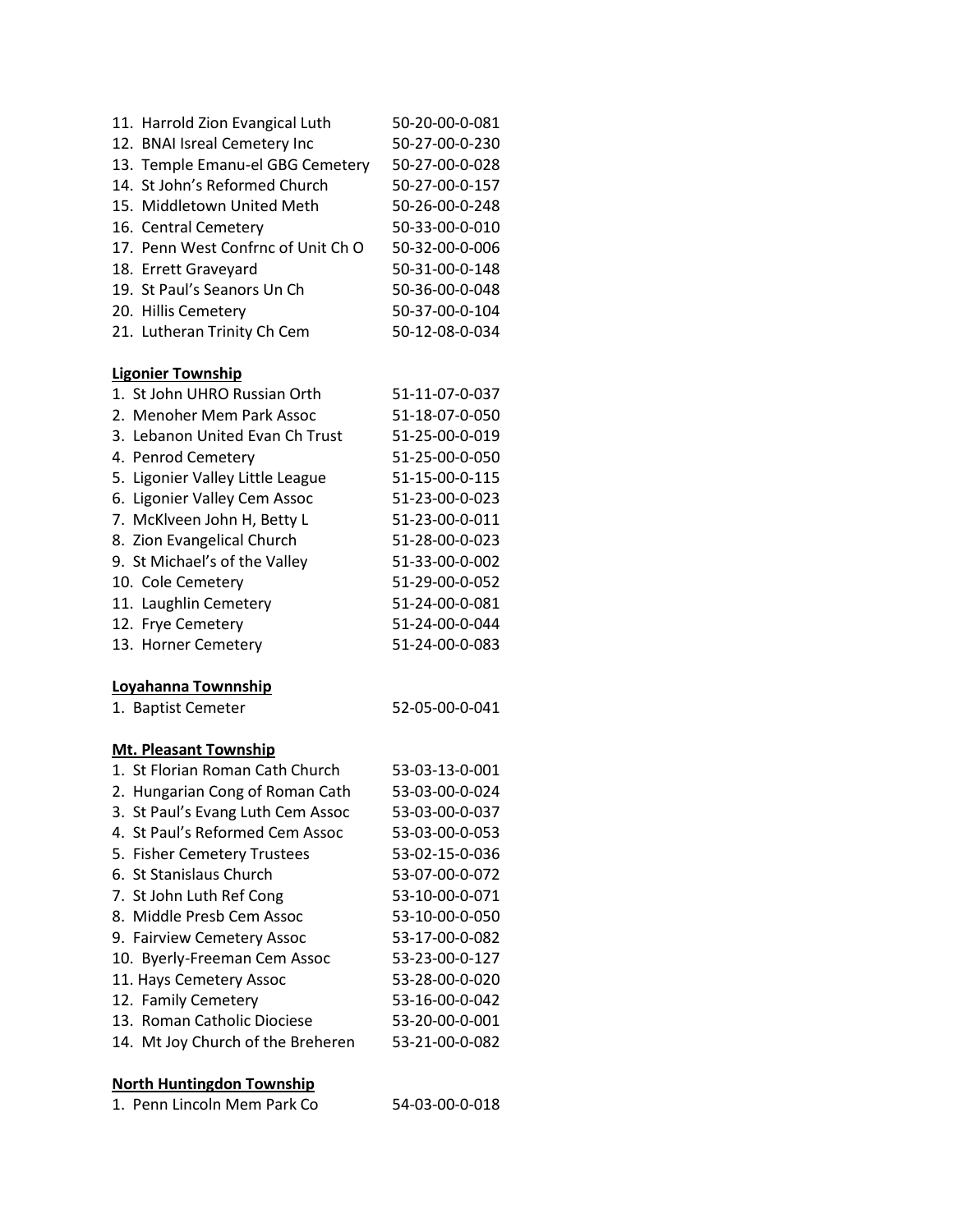| 2. Brush Creek Cemetery            | 54-04-00-0-107                  |
|------------------------------------|---------------------------------|
| 3. St Stephen's Byzantine Catholic | 54-06-08-0-078                  |
| 4. Long Run Cemetery Assoc         | 54-07-09-0-008                  |
| 5. Immac Concep Roman Catholic     | 54-08-09-0-113                  |
| 6. UN Cemetery of N Hunt Twp       | 54-08-09-0-149                  |
|                                    |                                 |
| <b>Penn Township</b>               |                                 |
| 1. Denmark Manor Evangelical       | 55-04-00-0-030                  |
| 2. Woodlawn Cemetery Assoc         | 55-09-00-0-057                  |
| 3. Saint Barabaras Church Cem      | 55-15-00-0-003                  |
| 4. Harrison City Presb Cem         | 55-14-10-0-035                  |
| 5. Russian Ortho Greek Catholic    | 55-15-00-109                    |
| 6. Sacred Heart Roman Catholic Cem | 55-15-00-0-126                  |
| 7. Jnt Mem Pk Div Grnwd Mem Pk In  | 55-19-00-0-034                  |
| 8. Beulah Cemetery                 | 55-08-02-0-007                  |
|                                    |                                 |
| <b>Rostraver Township</b>          |                                 |
| 1. Salem Congregation              | 56-02-00-0-008                  |
| 2. Lithuanian Ntl Independent Cem  | 56-09-01-0-001                  |
| 3. Fells Church Cemetery           | 56-09-01-0-013                  |
| 4. Gibsonton Cemetery Assoc        | 56-15-00-0-008                  |
| 5. Belle Vernon Cemetery Assoc     | 56-16-10-0-112 & 56-16-10-0-131 |
| 6. Rehobeth Cem Assoc              | 56-17-00-0-017                  |
| 7. East Salem Cem Assoc            | 56-18-00-0-011                  |
| 8. Olive Branch Cem Assoc          | 56-14-00-00-097                 |
| 9. Temple Beth Am Cem              | 56-12-00-0-088                  |
| 10 Greek Orthodox Church           | 56-16-02-0-057                  |
|                                    |                                 |
| <b>Salem Township</b>              |                                 |
| 1. Grace Reformed Church of Fenne  | 57-06-00-0-002                  |
| 2. Twin Valley Mem Park            | 57-08-00-0-167                  |
| 3. Cemetery                        | 57-12-08-0-005                  |
| 4. Congruity U Presb Church        | 57-14-00-0-056                  |
| 5. Craig Family Cemetery           | 57-21 North East Corner         |
| <b>Sewickley Township</b>          |                                 |
| 1. Cemetery                        | 58-02-00-0-046 & 58-11-00-0-125 |
| 2. Mars Hill Baptist Church        | 58-07-00-0-005                  |
| 3. Mars Hill Meeting               | 58-07-00-0-082                  |
| 4. Wineland Grove Meth             | 58-07-14-0-019                  |
| 5. Guffey Cemetery                 | 58-09-00-0-038                  |
| 6. Sewickley Presb Church          | 58-11-00-0-025                  |
| 7. Cemetery                        | 58-11-00-0-125                  |
|                                    |                                 |
| <b>South Huntingdon Township</b>   |                                 |
| 1. United Brethren Church          | 59-01-00-0-017                  |
| 2. Gressley Cemetery               | 59-02-00-0-010                  |
| 3. Millgrove Cemetery              | 59-06-00-0-001                  |
|                                    |                                 |